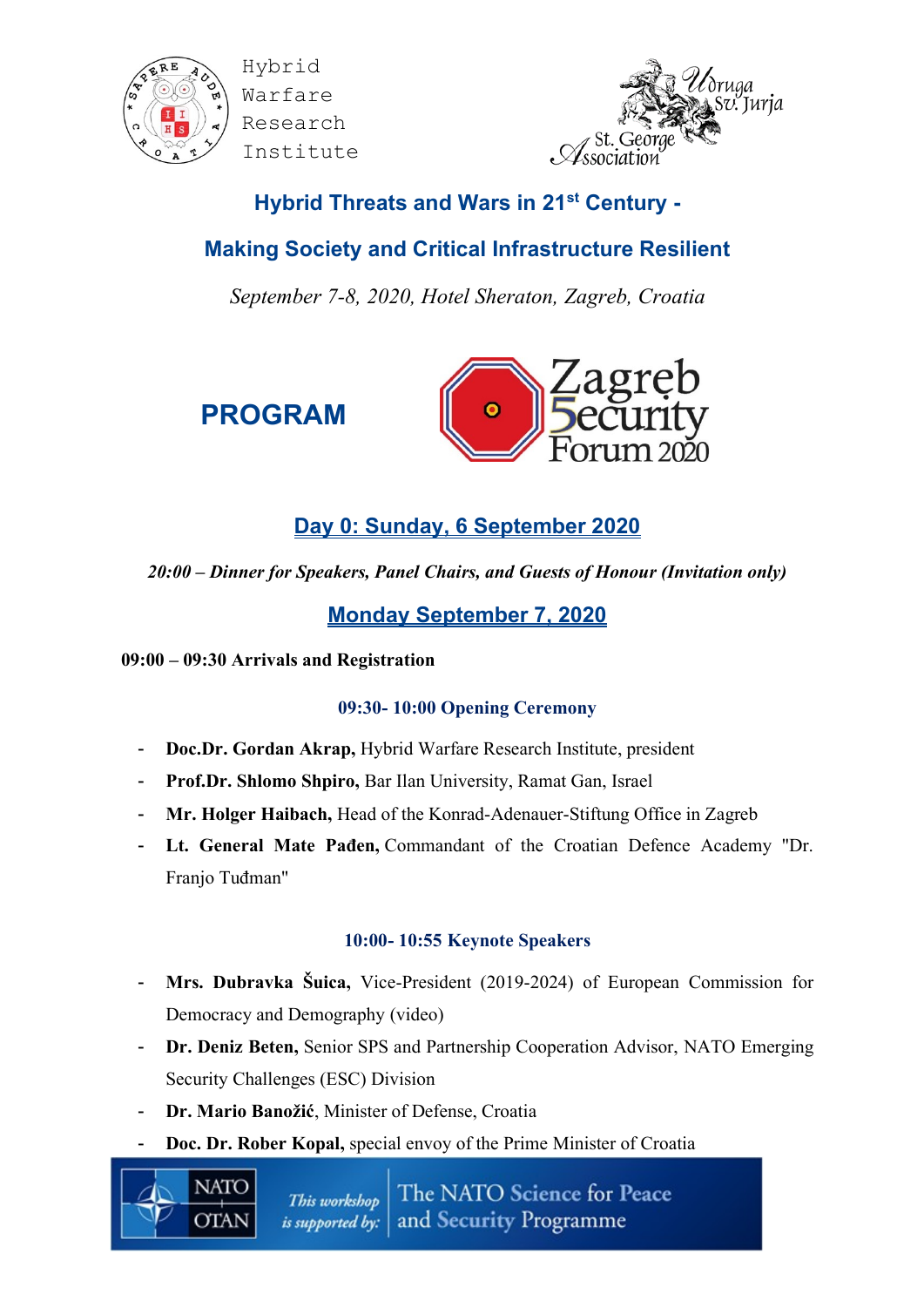



### **11:00-13:00**

## **Panel I: Emerging Threats in 21st Century and Protection of Society and Democracy: lessons from the Coronavirus Crisis**

**Chair: Prof.Dr. Mladen Vedriš, University of Zagreb**

**Dr. Vlasta Zekulić, NATO HQ:** NATO's approach to countering Hybrid Threats during the COVID-19 crisis

**Prof.Dr. Shlomo Shpiro, Bar Ilan University, Ramat Gan, Israel**: Crisis Communication and the Resilience of Society and State

**Konrad Adenauer Stiftung, HQ, Berlin, Germany**

**Prof.Dr. Slavko Vidović, Doc.Dr. Gordan Akrap:** Reaching Digital Sovereignty - Why and How

**Dr. Grzegorz Lyko, Chief of Staff, NATO Strategic Communications Centre of Excellence**

**13:00-14:00 Lunch (one non-alcoholic beverage included)**

#### **14:00 16:00**

#### **Panel II: Hybrid and Cyber Warfare – Threats to Freedom and Society**

#### **Chair: Prof.Dr. Darko Trifunović, Director, INIS, Serbia**

**Dr. Hrvoje Karna, Darija Jurko, Boško Jerončić-Grba, Croatian Defence Academy, Zagreb:** Analysis of the incidence and usage of the term "hybrid war(fare)" in the digital media space of the Republic of Croatia

**Dr. Vira Ratsiborynska, Adjunct professor on NATO and transatlantic approaches to security, Free University of Brussels (VUB):** Future of the Russia's hybrid warfare: analysis of different drivers and their impact on security of society

**ir. Yvan de Mesmaeker, European Corporate Security Association:** Protecting Critical Infrastructure against the Insider Threat

**Col. (ret.) Eyal Pinko, Israel:** Naval Hybrid (Cyber) Warfare in Mediterranean Sea

**Matjaž Prah, HEP:** Security aspects of nuclear power plants

**NATO** 

OTAN

The NATO Science for Peace This workshop is supported by: and Security Programme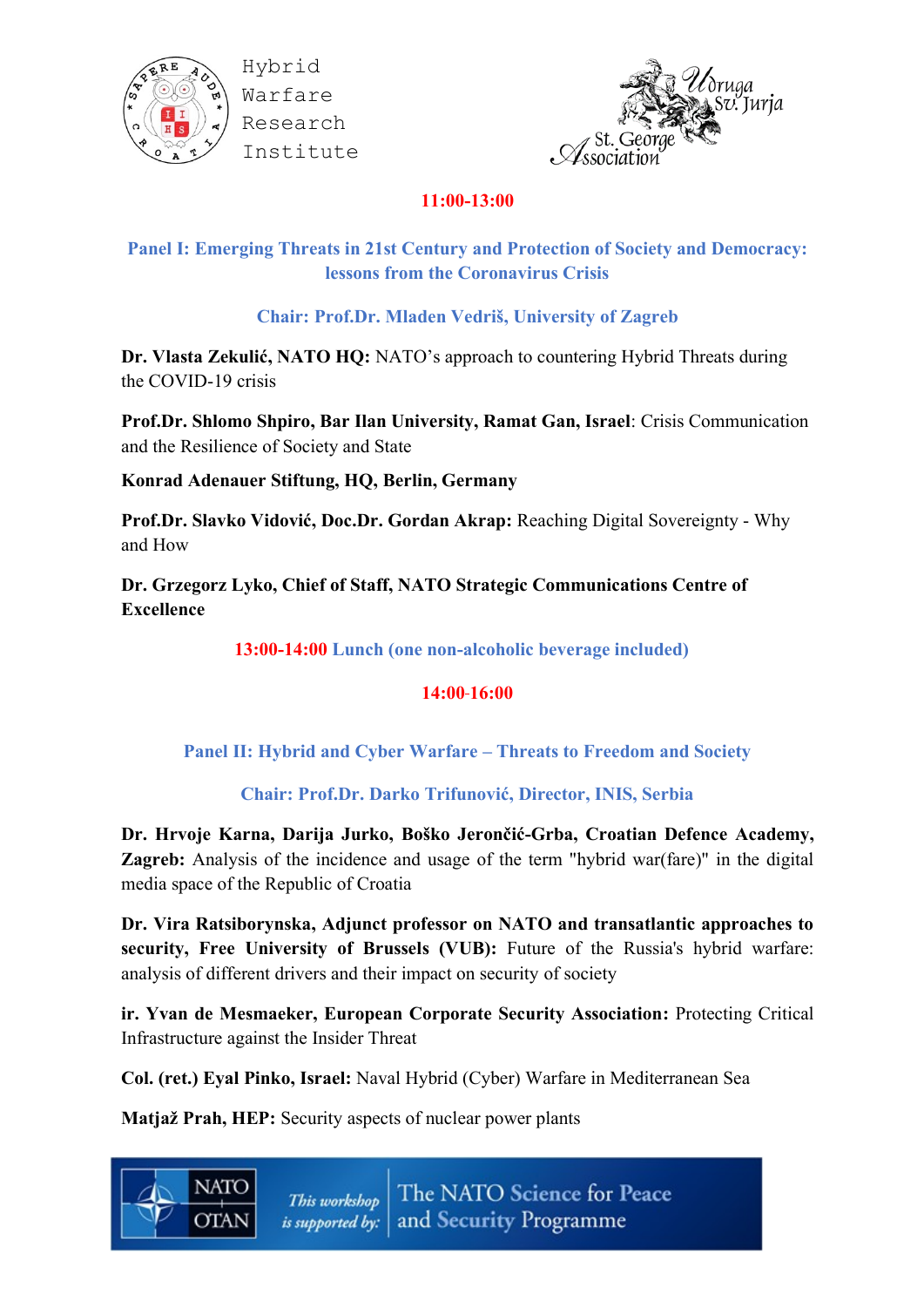



#### **16:00-16:20 Coffee Break**

#### **16:20-18:20**

Panel III: Hybrid and Cyber Warfare – International Problems and Joint Solutions

**Chair: ir. Yvan de Mesmaeker, European Corporate Security Association**

### **Prof.Dr. Iztok Podbregar, Prof.Dr. Polona Šprajc, University of Maribor, Slovenia**

**Lt. Col. (res.) Ophir Revach, EJC-SACC, Israel:** Making Jewish Communities safe in Europa

**Mrs. Lina Aburous, Euraffex group, managing director**

**Prof.Dr. Aleksandra Gasztold, University of Warsaw; Dr. Przemysław Gasztold, Institute of Public Remembrance, War Studies University, Poland:** Espionage and Deception. Evolving Trends of Russian Hybrid Warfare against Poland

**Prof.Dr. Zoran Dragišić, University of Belgrade, Prof.Dr. Darko Trifunović, Director, INIS, Serbia, Mr. Darko Obradović, Secretary General, INIS, Serbia:** Russian Hybrid Threats and Malign Influence to WB6 states

**20:00 Networking dinner for all Forum participants (two non-alcoholic** 

**beverages included)**